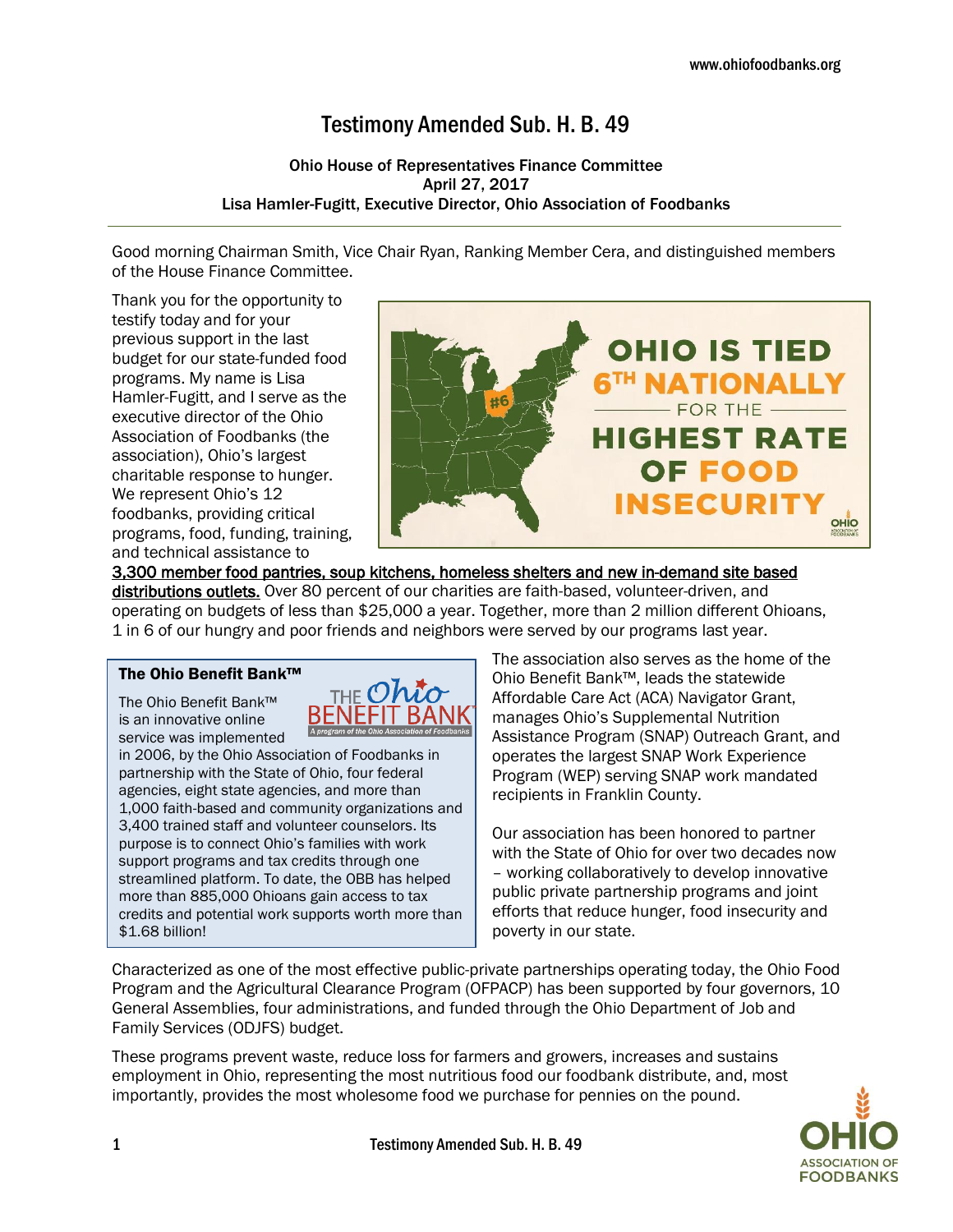# Overview of Ohio Association of Foodbanks Food Programs

In state fiscal year 2016, funding was provided for a series of programs to enhance the availability of fresh fruits, vegetables, protein items and shelf staple items to Ohio's 12 Feeding America foodbanks. The two largest programs are the Ohio Food Program, which focuses on protein and shelf staple items, and the Agricultural Clearance Program, which directs agricultural surplus items from Ohio farmers and growers to the foodbanks. Each of these programs was funded at \$9.5 million in FY16 for a combined total of \$19 million. In an additional \$2 million in state funding was provided to supplement the availability of food supplies to Ohio families over the summer. The Summer Weekend Meals program provides shelf-stable, kidfriendly weekend meals for children attending summer food sites. The Summer Rural Delivery Meals Program provides kids in underserved, rural counties where no federally funded summer meal programs are available with a week's worth of shelf-stable, kid-friendly meals. Finally, the Mobile Farmers Market Program provides fresh fruits and vegetables and popular protein items such as peanut butter to families in the Summer Weekend and Rural Delivery Meals programs.

In FY16, the state's investment of \$19.5 million in funding for the Agricultural Clearance Program, Ohio Food Program, and the \$2.3 million in funding of the Governor's Summer Meals Programs added \$45.3 million in economic output across Ohio, generated \$14.2 million in income, and led to the creation of 487 jobs, in addition to the direct benefits of providing 46.1 million meals to needy Ohioans.

Despite these successful programs and outcomes, hunger continues to increase in Ohio – more people are needing more food more frequently. Over the last two years, we have experienced significant increases and demands for more food to support new site based food pantries located in schools and on college campuses, (K-12 and Higher Education) at health care clinics, VA clinics and low-income senior housing complexes. We have received over 500 new partner requests to supply them with onsite, produce distributions and mobile food pantry markets.

Hunger is a complex problem in Ohio, affecting 1 in 4 children, 1 in 8 seniors including more grandparents who report caring for their grandchildren and great grandchildren, and 1 in 3 working poor Ohioans. Compounding this complex problem, that has placed increased and sustained

demand on our statewide network have been the result of both state and federal changes to the SNAP/Food Stamp Program, which is the first line of defense against hunger. These changes began in late 2013 and were completely outside of our control and the people we serve. The Ohioans we serve who are poor enough to qualify for food stamps have lost over \$1.28 billion in 100% federallyfunded food assistance representing the loss of over 875 million meals. In addition, 303,084 fewer Ohioans are receiving food assistance benefits due to time limits and other policy provisions.

To help us meet the increasing demands, it will require a comprehensive solution—including government funding, private and corporate donations, community and faith-based partnerships, and access to federal nutrition programs and other programs for low-income individuals and families. A Comprehensive Approach is critical to this solution.

This approach will allow Ohio to set the standard for addressing food insecurity in the most extensive and focused manner possible. We humbly request your support for a \$5 million per year amendment from existing – NOT NEW FUNDING sources, to partially support a range of proven initiatives, bringing these programs under one funding umbrella. It is a fiscally responsible solution that will provide flexibility in delivering real hunger relief across Ohio and will fund proven initiatives, including:

- The *Ohio Food Program*, providing shelf-stable foods; The *Ohio Agricultural Clearance Program*, providing surplus fresh produce, meats, and eggs and supporting Ohio's farmers;
- Governor's Office of Faith Based and Community Initiatives innovative *programs for Ohio's hungry children*, such as the summer weekend meals program and the summer rural delivery meals program, that fill nutritional gaps during breaks from school and Summer *farmers' market programs* targeting families with children;

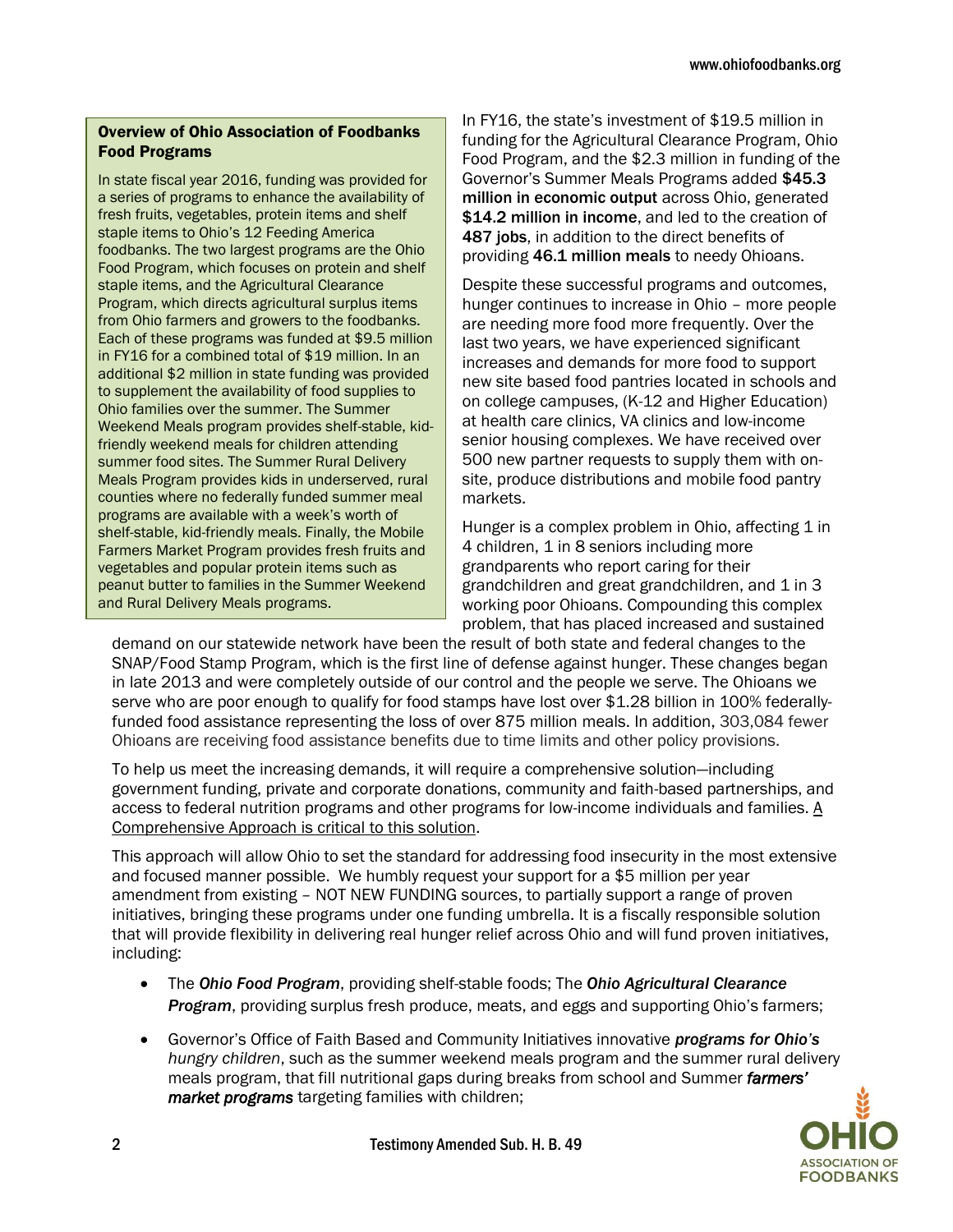- *The Ohio Benefit Bank*, a proven, effective collaboration with more than 1,000 Ohio non-profits to lift people out of poverty, working in conjunction with the *Supplemental Nutrition Assistance Program* (SNAP, formerly food stamps) outreach program; and
- *Capacity building* for foodbanks and non-profit charities fighting hunger locally.

This proposed Comprehensive Approach will reduce administrative costs and overhead; integrate all programs in a manner that maximizes opportunities for efficiency and cost savings; increases our ability to leverage food purchases and public-private partnerships across programs; and streamline program operations and overall effectiveness.

Unfortunately, our modest and humble request was not included in Amended Sub. HB 49 and much to our surprise and deep disappointment, the bill contained a new provision in Section 307.45 line 128420 that reduces and redirects \$1,000,000 from the Association's existing appropriation. This harmful provision, disregards the significant benefits of the economies of scale in our purchasing power and will negatively impact our 12 foodbanks, 3,300 member charities and over 2 million hungry Ohioans. This loss of \$1,000,000 proposed by this provision will result in the loss of over of 5,500,000 million pounds of produce, representing 138 semi-tractor trailer loads of Ohio grown vegetables. A loss to Ohio farmers and those who work to grow, harvest and supply this wholesome food to hungry Ohioans.

#### SNAP Work Experience Program

The Ohio Association of Foodbanks has partnered with the Franklin County Department of Job and Family Services since 2012, to provide work mandated SNAP recipients in Franklin County with the opportunity to meet their SNAP work requirement. Over 8,800 Work Experience Program (WEP) participants have been assessed and placed at community and faith-based organizations to fulfill their work requirement while gaining valuable job skills and experience through volunteer service after being placed at one of our many host sites across Franklin County. No matter what type of skill-set participants have, we strive to find a suitable work experience placement. Last year 172 WEP participants gained employment as a result of their participation.

*In closing, I want to thank you for your previous support and consideration. The Association humbly request that this committee accept an amendment to restore the \$1,000,000 appropriation to Section 307.40 Ohio Association of Foodbanks.* 

In addition, *we request your support and adoption of an amendment for \$5 million per year from existing federal funding– NOT NEW FUNDING, to support this Comprehensive Approach to Hunger relief*, that will direct the maximum amount of funding available to Ohioans who need it most, putting food on the tables of Ohio families, positioning our children to be healthy and ready to learn, protecting the welfare of our senior citizens and other vulnerable populations, and setting the hunger relief standard among states.

Feeding hungry Ohioans, many who are disabled, elderly, sick and suffering from chronic diseases, has the potential to save the State billions in short- and long-term health care expenditures, increasing human capital and our ability to meet the challenge of a global economy. Thank you for your support and consideration of these modest and humble request. I would be pleased to answer any questions you may have at this time.

<http://ohiofoodbanks.org/docs/publications/10th-anniversary-retrospective-final-web.pdf> [http://ohiofoodbanks.org/docs/publications/losing\\_ground\\_updated\\_march\\_2017.pdf](http://ohiofoodbanks.org/docs/publications/losing_ground_updated_march_2017.pdf) [http://ohiofoodbanks.org/docs/publications/SFY2016\\_annual\\_report.pdf](http://ohiofoodbanks.org/docs/publications/SFY2016_annual_report.pdf) [http://ohiofoodbanks.org/summermeals/summer\\_initiatives\\_2016.pdf](http://ohiofoodbanks.org/summermeals/summer_initiatives_2016.pdf) <http://ohiofoodbanks.org/docs/publications/OFPACP-analysis-2016.pdf>